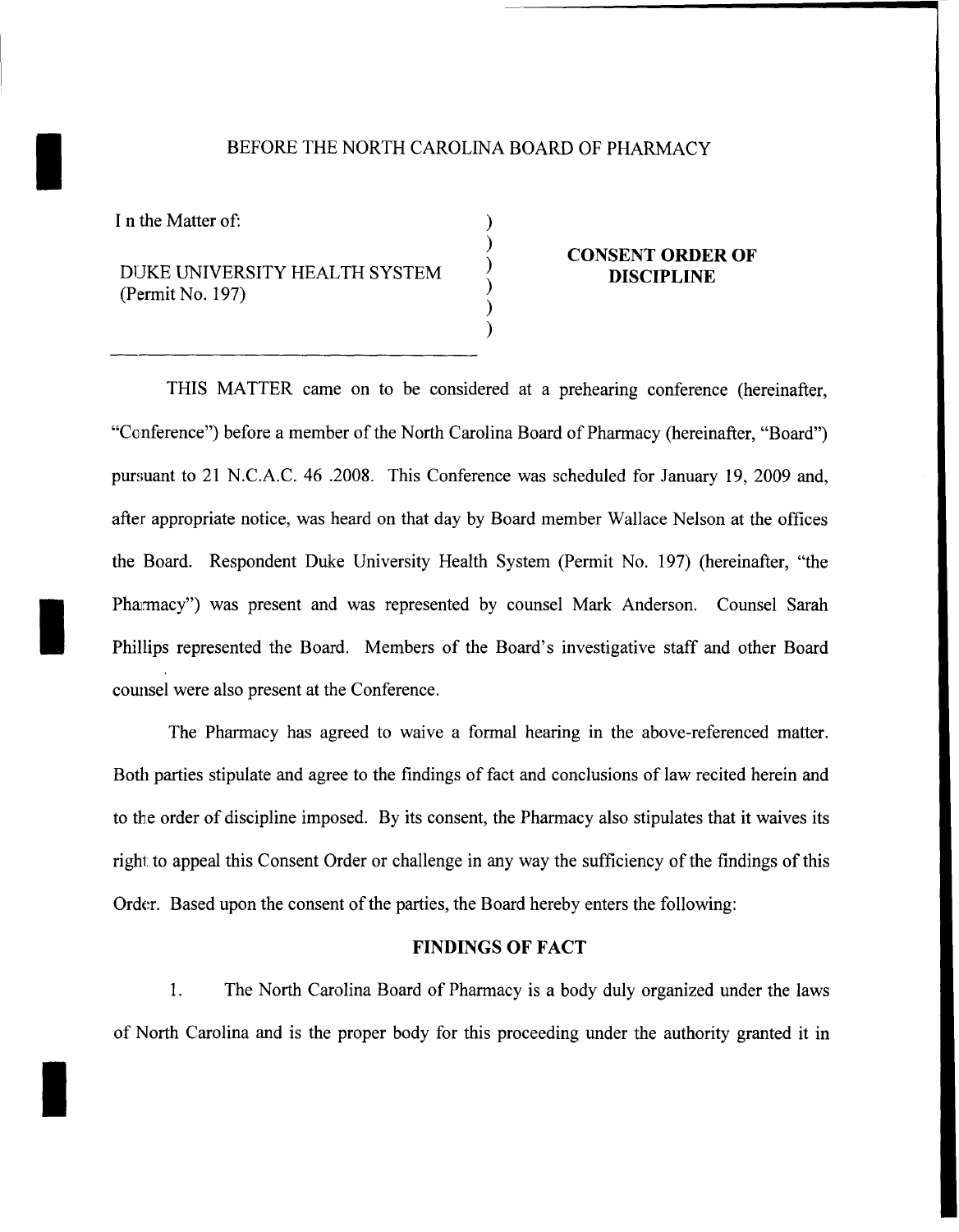Chapter 90 of the General Statutes of North Carolina, and the rules and regulations promulgated thereunder.

I

I

I

2. The Pharmacy is, and was at all relevant times referred to herein, the holder of Pharmacy Permit No. 197, located at Erwin Road, Durham, North Carolina. The Pharmacy and its employees were subject to the rules and regulations of the North Carolina Board of Pharmacy and the laws of the State of North Carolina.

3. On February 13, 2007, the Pharmacy dispensed an incorrect dosage of sodium chloride, in excess of the amount ordered and in excess of the maximum therapeutic dosage, to a premature patient.

4. On November 27, 2007, the Pharmacy improperly dispensed 4 cc of potassium phosphate to a post-surgical patient where the prescription called for 2 grams of magnesium sulfate. The potassium phosphate was incompatible with calcium gluconate that was also contained in the patient's IV bag.

5. On July 30, 2008, the Pharmacy improperly dispensed a postassium chloride infusion to a premature patient where the prescription called for a sodium chloride 3% infusion.

6. The Board finds that discipline is warranted due to the serious nature of the conduct described and the resulting patient harm.

7. The Board finds that, after the fact, the Pharmacy took significant steps to identify the root causes of the errors and to take action to improve and correct its practices and procedures in an effort to minimize the risk of future patient harm. The Pharmacy's action after these errors constitutes a substantial mitigating factor in reaching the discipline imposed in this case.

2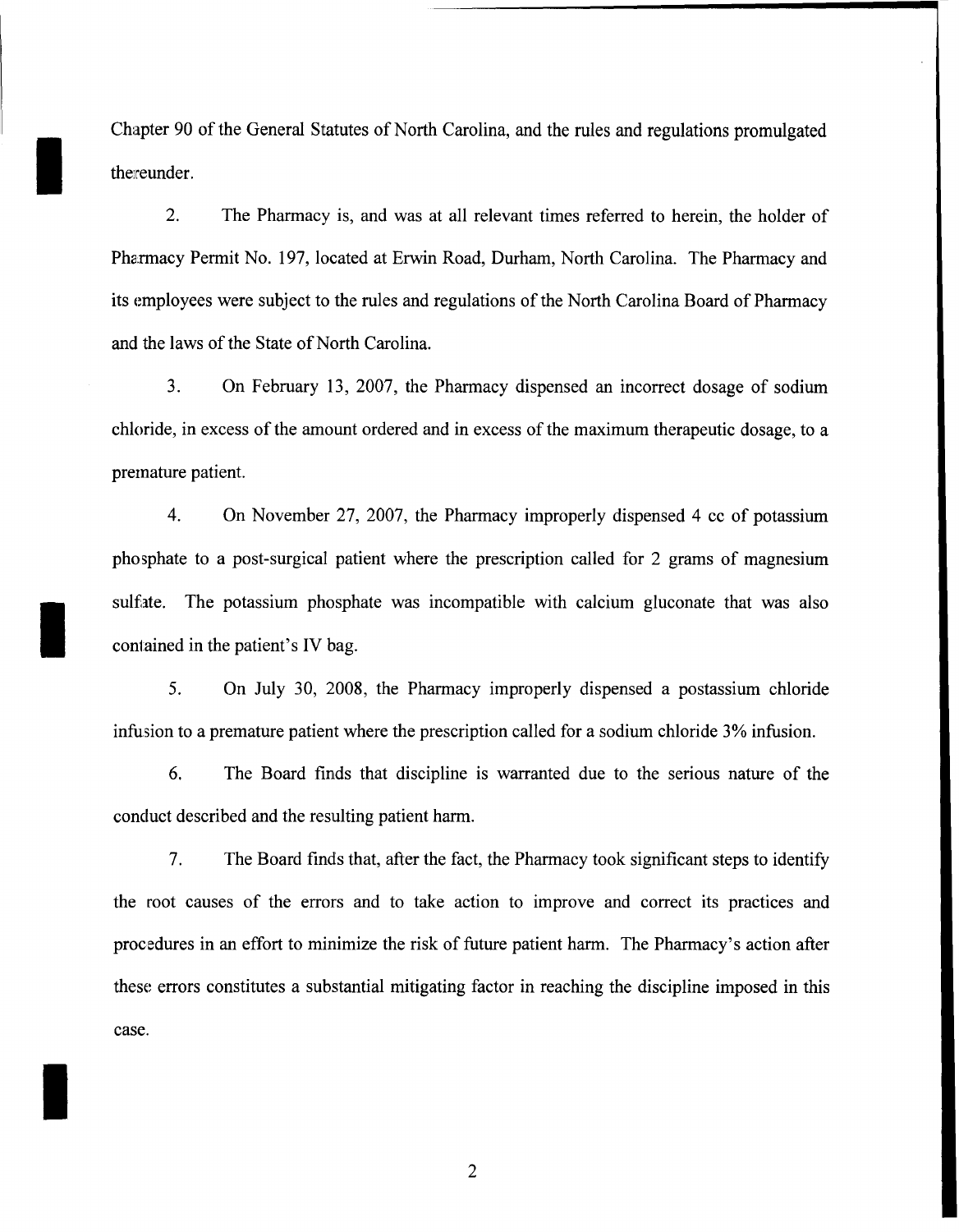### **CONCLUSIONS OF LAW**

 $\blacksquare$ All parties are properly before the Board, and the Board has jurisdiction over Respondent and the subject matter of this proceeding.

2. The Pharmacy's conduct, as set out in the findings of fact above, constitutes grounds for discipline pursuant to N.C. Gen. Stat. § 90-85.38(b) because the Pharmacy's agents' acts were in violation of N.C. Gen. Stat. § 90-85.38(a)6), (7) and (9) and 106-122; and 21 N.C.A.C. 46 .141l(b), 46 .1414(a) and (d) and 46 .1804(a).

# **CONCLUSIONS REGARDING DISCIPLINE**

Based upon the foregoing Findings of Fact and Conclusions of Law, and with the consent of Respondent, the Board enters the following:

## **CONSENT ORDER OF DISCIPLINE**

Respondent Duke University Health System, Permit No. 197, is hereby formally REPRIMANDED by the Board for failure to comply with the laws governing the practice of pharmacy and the distribution of drugs, failure to comply with the North Carolina Pharmacy Practice Act and the rules adopted by the Board, and negligence in the practice of pharmacy in violation of N.C. Gen. Stat. § 90-85.38(b).

This the  $14''$  day of  $14$  delwiye , 2009. **I**

I

I

NORTH CAROLINA BOARD OF PHARMACY

Alh  $\overline{\mathbf{B}}\mathbf{y}$ : Jack W. Campbell, IV **Executive Director**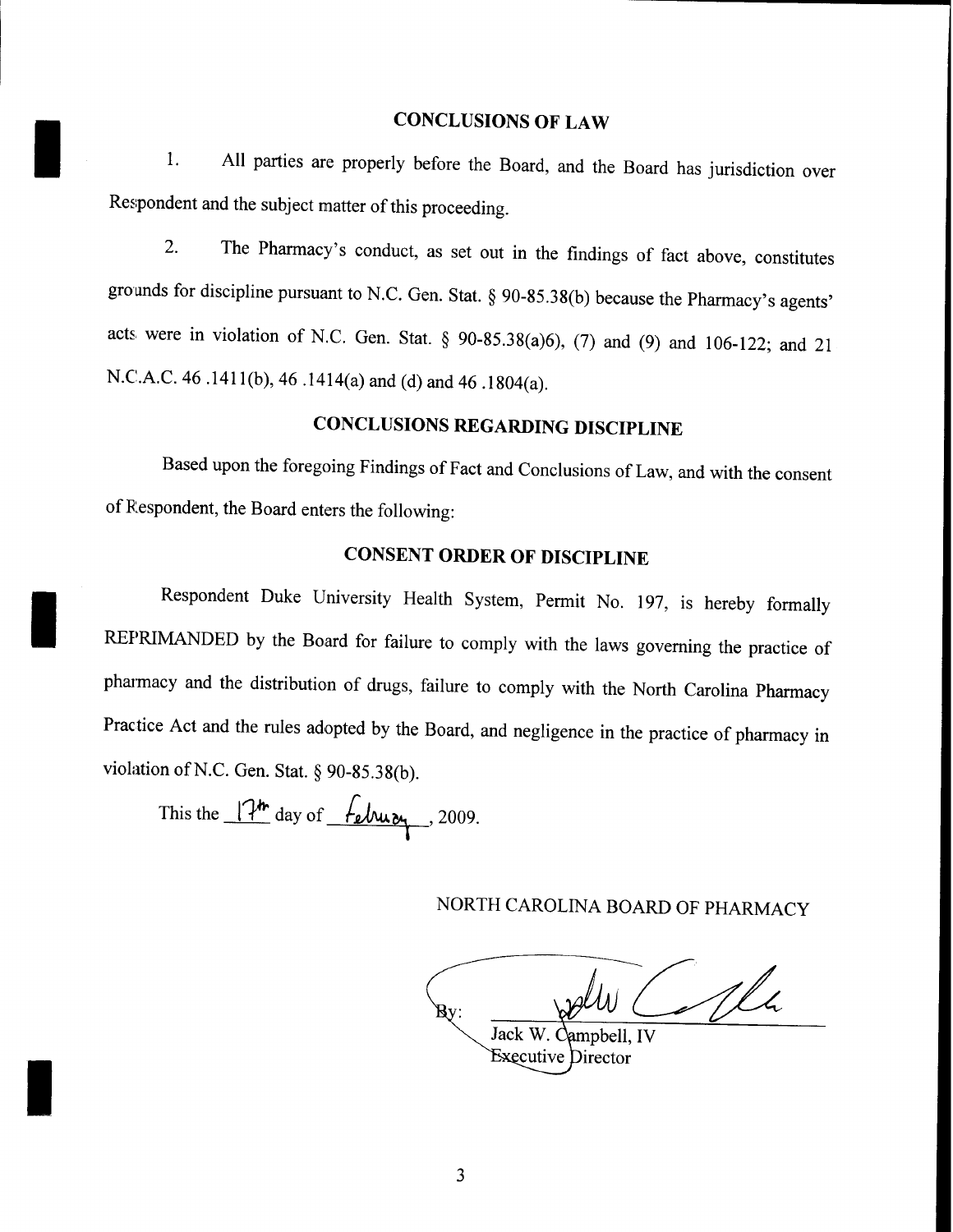Duke University Health System, the holder of permit number 197, has full knowledge that it has the right to a formal hearing, at which it would have the right to be represented at its expense by counsel, in this matter. The undersigned freely, knowingly and voluntarily waives such right by entering into this Consent Order. The undersigned understands and agrees that by entering into this Consent Order, it certifies that it has read the foregoing Consent Order and that it voluntarily consents to the terms and conditions set forth therein and relinquishes any right to judicial review of Board actions which may be taken concerning this matter. The undersigned further understands that should it violate the terms and conditions of this Consent Order, the Board may take additional disciplinary action. The undersigned understands and agrees that this Consent Order will not become effective unless and until approved by the Board.

The undersigned understands that it has the right to have counsel of its choice review and advise it with respect to its rights and this Consent Order, and represents that it enters this Consent Order after consultation with its counsel or after knowingly and voluntarily choosing not to consult with counsel. The undersigned certifies that its agent executing this Final Consent Order is duly authorized to accept the Final Consent Order on behalf of the permit holder and to bind the permit holder.

ACCEPTED AND CONSENTED TO BY:

DUKE UNIVERSITY HEALTH SYSTEM (Permit No. 197)

By: Algon Vivia Whitt<br>Title: Chaterin Director of Phermall

#### NORTH CAROLINA

I

I

I

Avidson COUNTY

I, the undersigned Notary Public of the County and State aforesaid, do hereby certify that the following person(s) personally appeared before me this day, and each acknowledged the due execution of the foregoing document: Lupo Koonce Libi<sup>H</sup>

Date: i3" ~. d-I~9 cJ;~fJ!: Notary bhc

ee Ann Spres

My commission expires: 3-4-2012